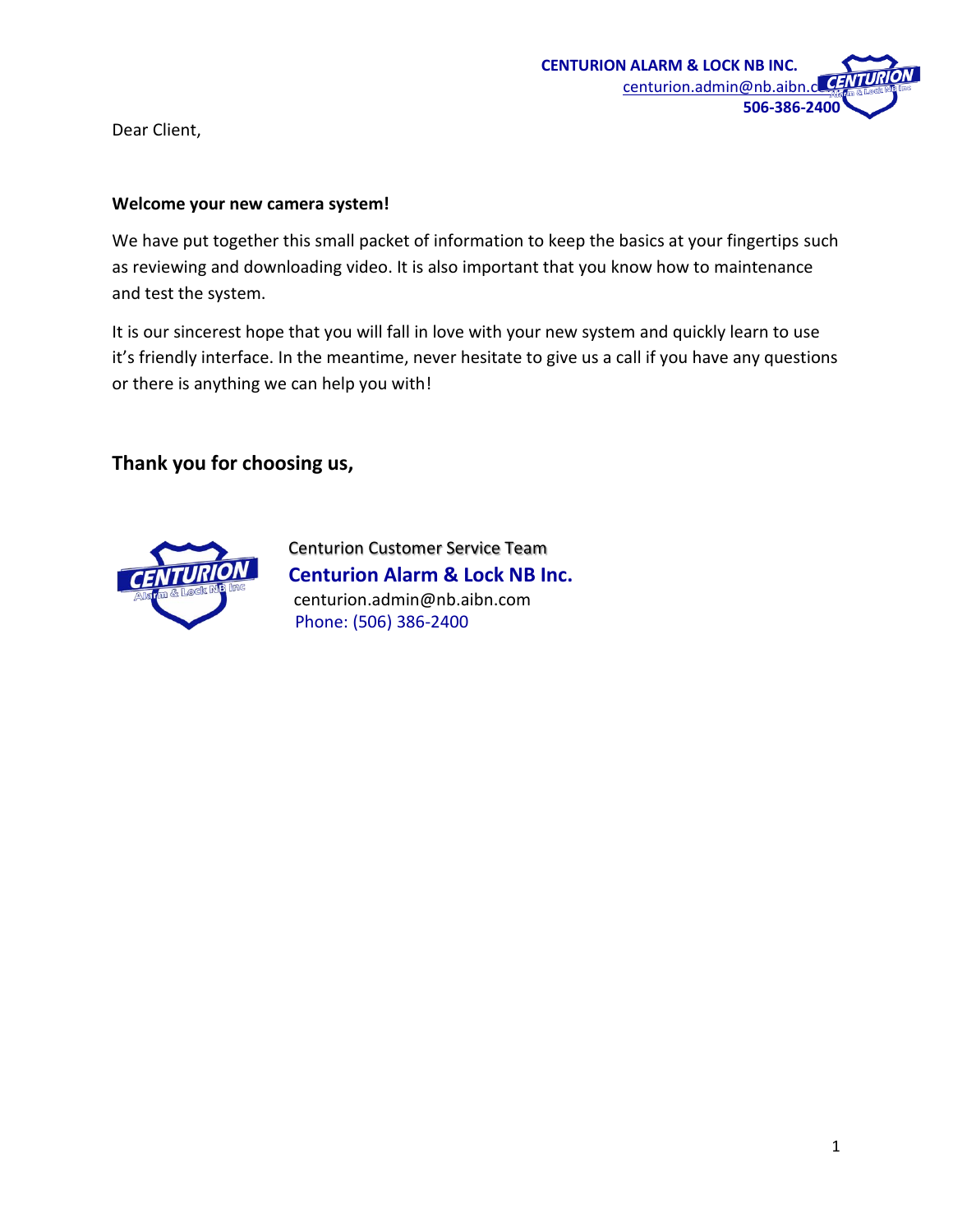

### **System Summary**

**Brand:** Dahua

Date Installed:

| User Name: |  |  |  |  |
|------------|--|--|--|--|
|            |  |  |  |  |

**Password:\_\_\_\_\_\_\_\_\_\_\_\_\_\_\_\_\_\_\_\_\_\_\_\_**

**PLEASE NOTE:** Customer must know the password and username to review video. If this is lost the customer will need to place a service call. Our technicians will then coordinate with the manufacturer and ATTEMPT to retrieve or reset it. There is no guarantee this will work.

#### **Remote View**

If you would like to set up remote view after your initial installation you will need to call our office and schedule in a service call. When our tech arrives please be prepared with the following:

- 1. High speed on site of the NVR
- 2. Direct access to router (If you have your own IT department please have them aware of what is going on and accessible by phone. Also if you no router and just a switch make sure that your port is opened ahead of the scheduled appointment)
- 3. Please be on site with the cell phone or laptop you wish to have the remote view set up on.
- 4. Feel free to download the app ahead of time according to the specifications below.

**Laptop/Computer:** SmartPSS **Android:** GDMSS **Apple:** IDMSS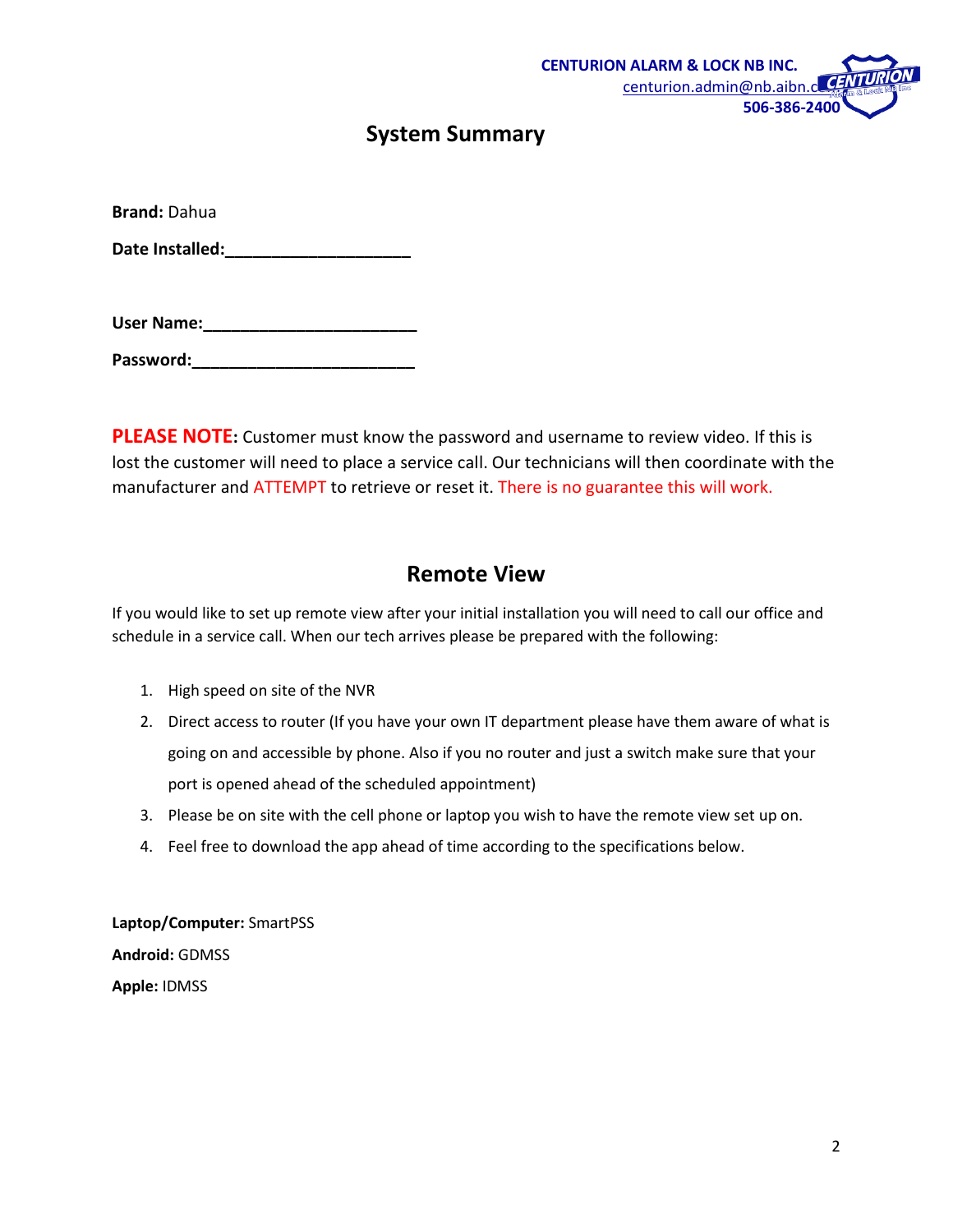

# **Live Video**

To change the camera that is displayed when viewing the live feed:

- 1. Left Click
- 2. Choose view 1, 4, 8, or 9 (When placing your mouse over the view choices other options will appear for which cameras you want displayed depending on the number of cameras you have installed. Simply choose your preference as prompted.)

Your system should NEVER be left in "Search Mode", but instead should be displaying your live feed. "Search Mode" is password protected to prevent sabotage of previously recorded video and to prevent anyone from having access to change programming. Be careful with your password and always be aware of who has access to these features.

## **Reviewing Video**

Reviewing video can be when you know the steps. We have written them out here for your reference until you have done it so regularly that you know them by heart!

**Step #1** - Right click

**Step #2** - Select "Search" from the drop down menu

**Step #3** - Enter your password (username should be entered by default) You should now be looking at a screen comparable to this:



**Step #4** - Choose the day from the calendar which you want to review the video for.

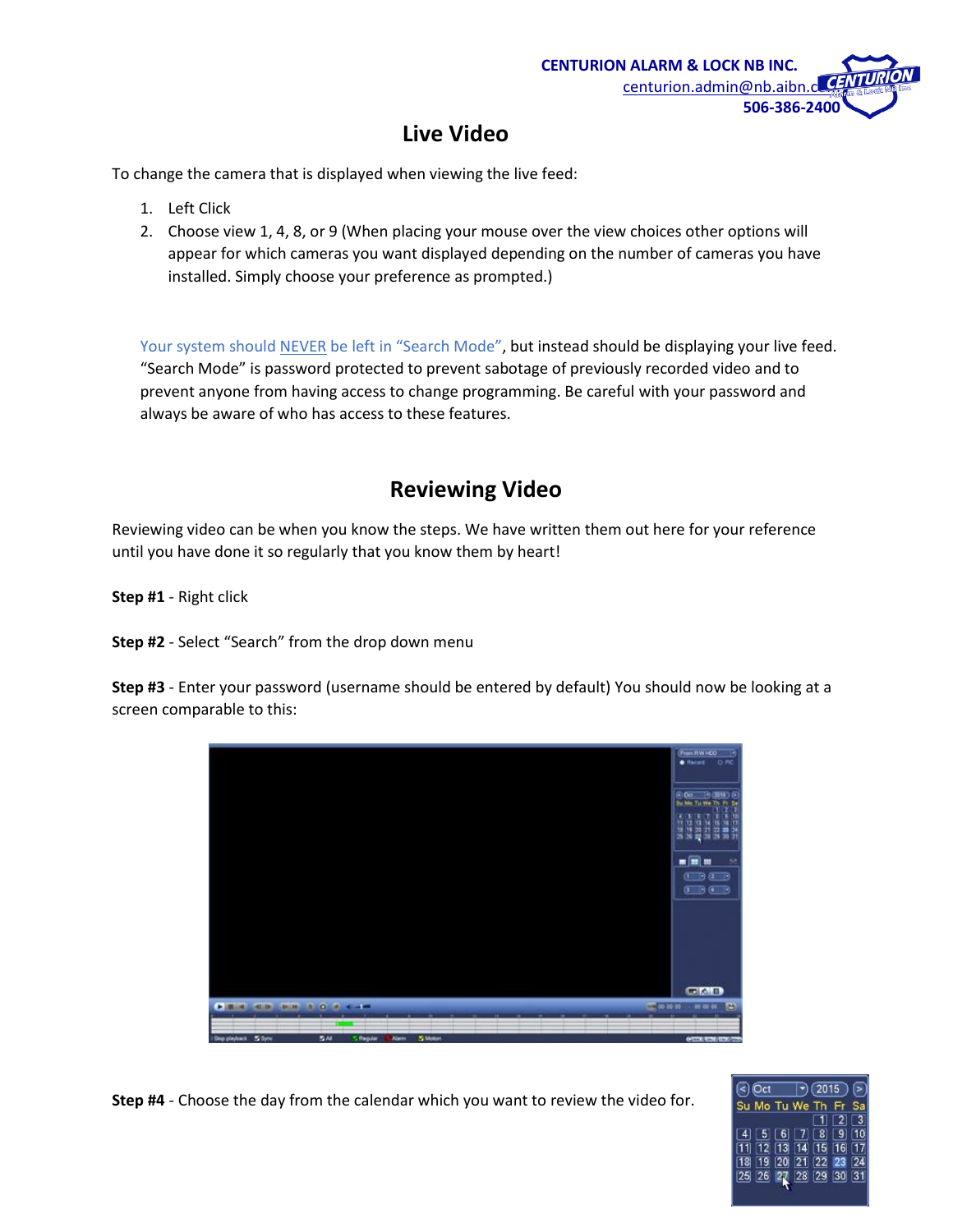

The days will be highlighted in a different color if there is recording for the 24 hour period.

**Step #5** - Choose which camera view you want to be looking at. You can select this by using the tool in the sidebar just below the calendar. Choosing the one large box allows you to view only one camera at a time while the others allow you to see more according to the boxes represented. If you have 8 cameras, but only want to view 4 then simply choose the box divided into quarters and then below that manually select the cameras by number as you wish to see in greater detail.

**Step #6** - Select the appropriate time from the timeline at the bottom of the screen. You will need to choose a section that is NOT grey for the video to populate.

**Yellow** sections represent times that are recorded because of motion. **Green** means the camera has been recoding constantly (not due to motion). Grey sections mean that the recorder has no video stored for that time.

#### **Other Features**:

- Easily Changing Camera View If you have selected a screen view of more than one camera at a time and would like to then like to focus on one specific camera view simply double left click on the camera of choice.
- $Zoom -$  If you wish to zoom on a section of the video simply hold down the left side of the mouse and drag a box around the section you wish to zoom in on. To exit the zoom left click.

**Step #7** - Return to live video. Simply left click until the monitor displays live video again.

### **Testing Your System**

Things like daylight savings time, power outages, technical glitches and inclement weather can cause visibility issues or programming to change within the recorder.

#### **Please Note: Sometimes a hard drive can go bad without alerting the client.**

The first key to always having the coverage you need is testing your system regularly. At a minimum you will want to review footage once a month to ensure the system is still recording, video is clear, and date and time is correct.

The days will be highlighted in a different color if there is recording for the 24 hour period. This way you can scroll back and see how long your system is storing video on the local hard drive(s). You may need to replace or add memory space depending on the requirements of your industry.